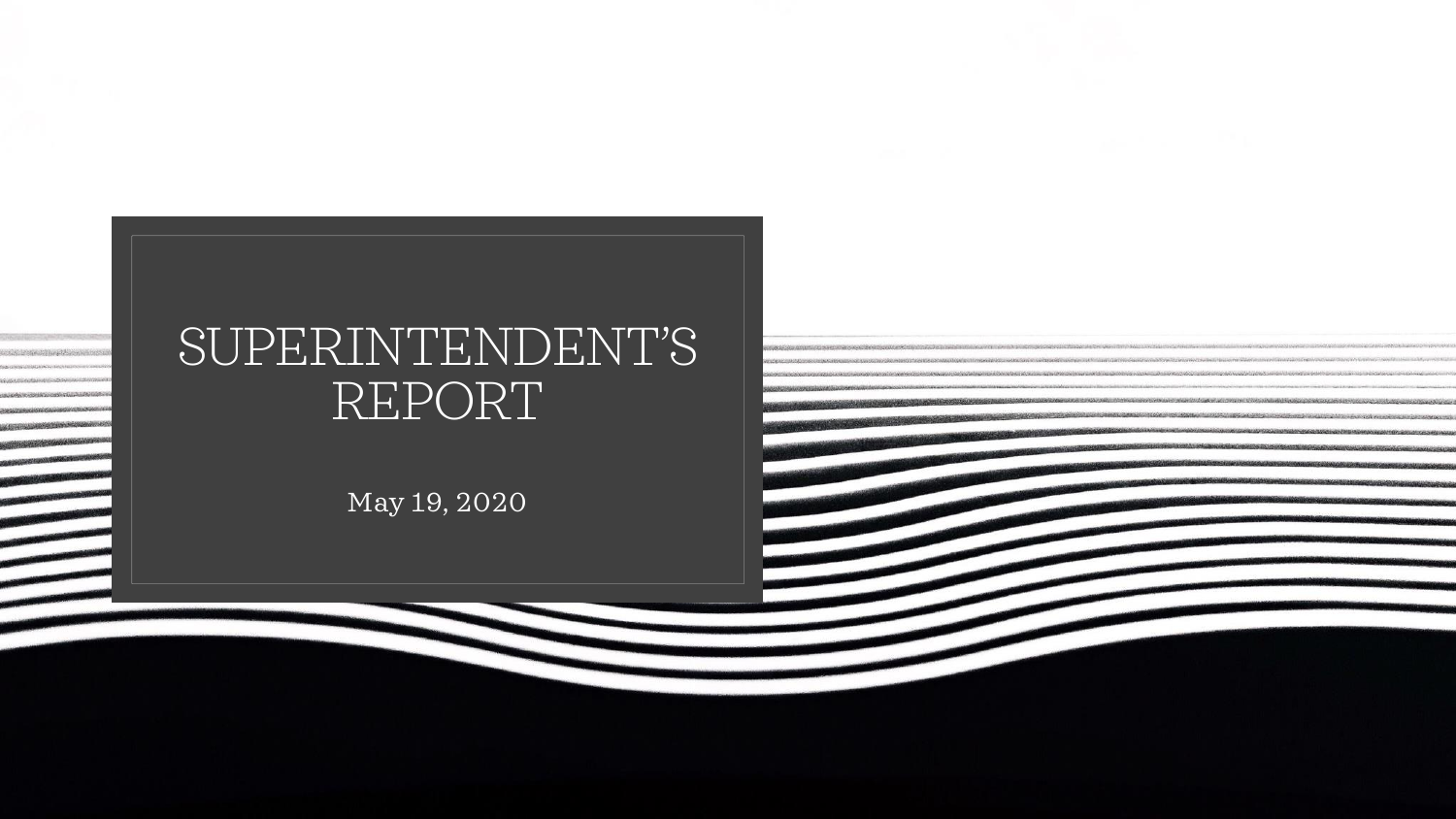## Updates

- Graduation 2020
	- An announcement will be coming from Dr. Durante shortly.
- $\, \circ \,$  5<sup>th</sup> Grade Moving Up
	- Plans are being made with building PTA committees; A "car parade" by the building will be scheduled. (We cannot accommodate in-person photographs during that time, but will keep the possibility of a date in late August in mind.)
- ∘ 8<sup>th</sup> Grade Moving Up
	- Middle School "Send Off Car Parade"; Families will have scheduled times to "parade" in cars at the building and receive certificates and awards.
- Summer School
	- Governor Cuomo indicated that he would make a decision at "the end of May"
	- We are preparing for 2 possible scenarios:
		- Virtual classes
		- Socially-distanced in-person classes
- Locker/Desk Cleanout
	- Building principals have communicated with their learning communities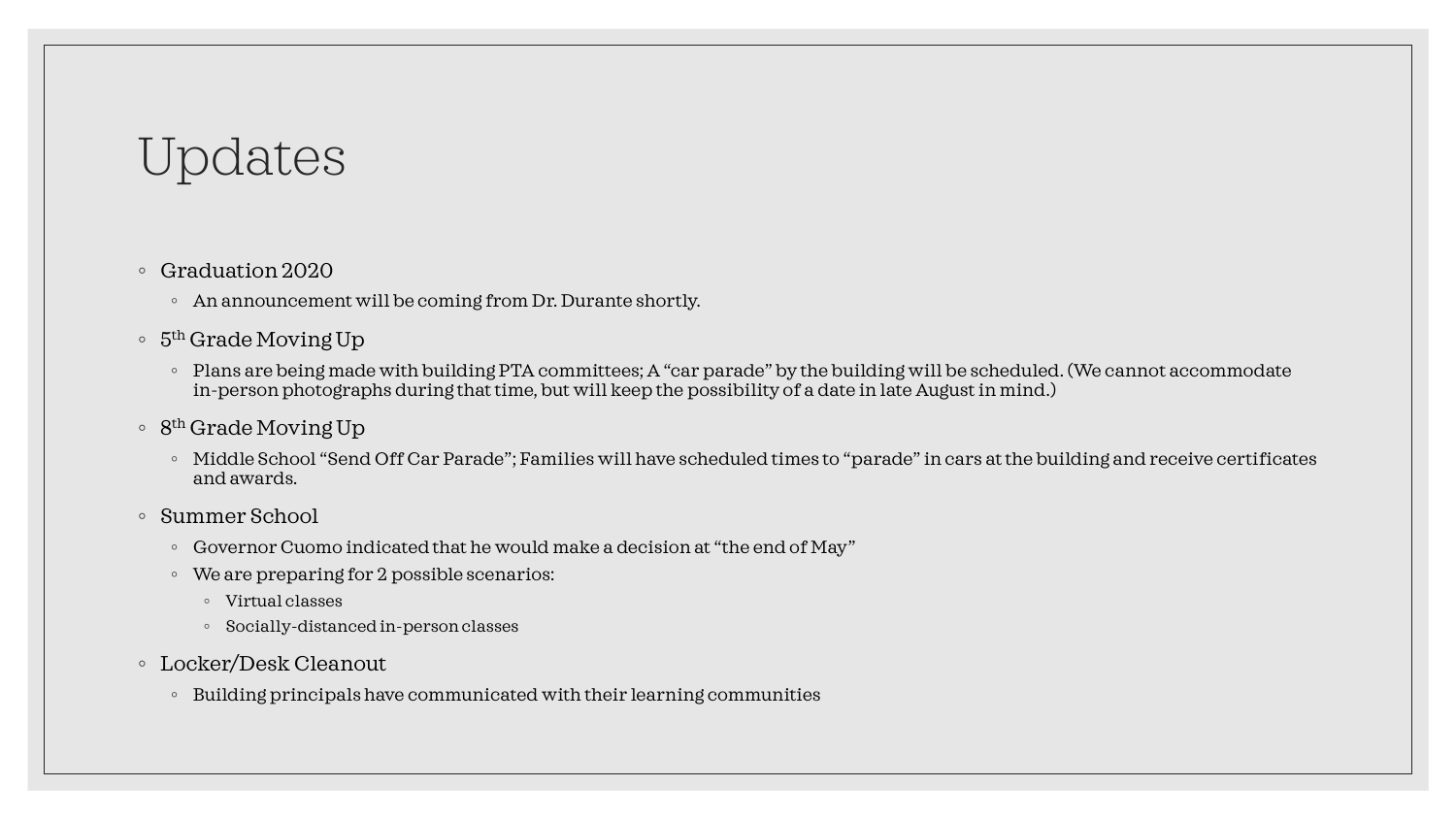## Phase 3 – Online Learning

#### ◦ Goals

- Increase face-to-face time between teachers and students;
- Increase small group opportunities for younger learners;
- Take advantage of our strong arts and music programs.

#### ◦ Elementary

- Increased 60% time with the classroom teacher via adding small groups;
- Rescheduled art, music, and PE to achieve smaller group sizes;
- Will vary by grade because of students' developmental readiness.
- Middle/High School
	- Requiring minimums of live group interaction;
	- (Middle) Converting "flex Friday" to an instructional day and moving clubs and advisory to mornings/afternoons;
	- Develop a new student online etiquette (more participation, less anonymity).